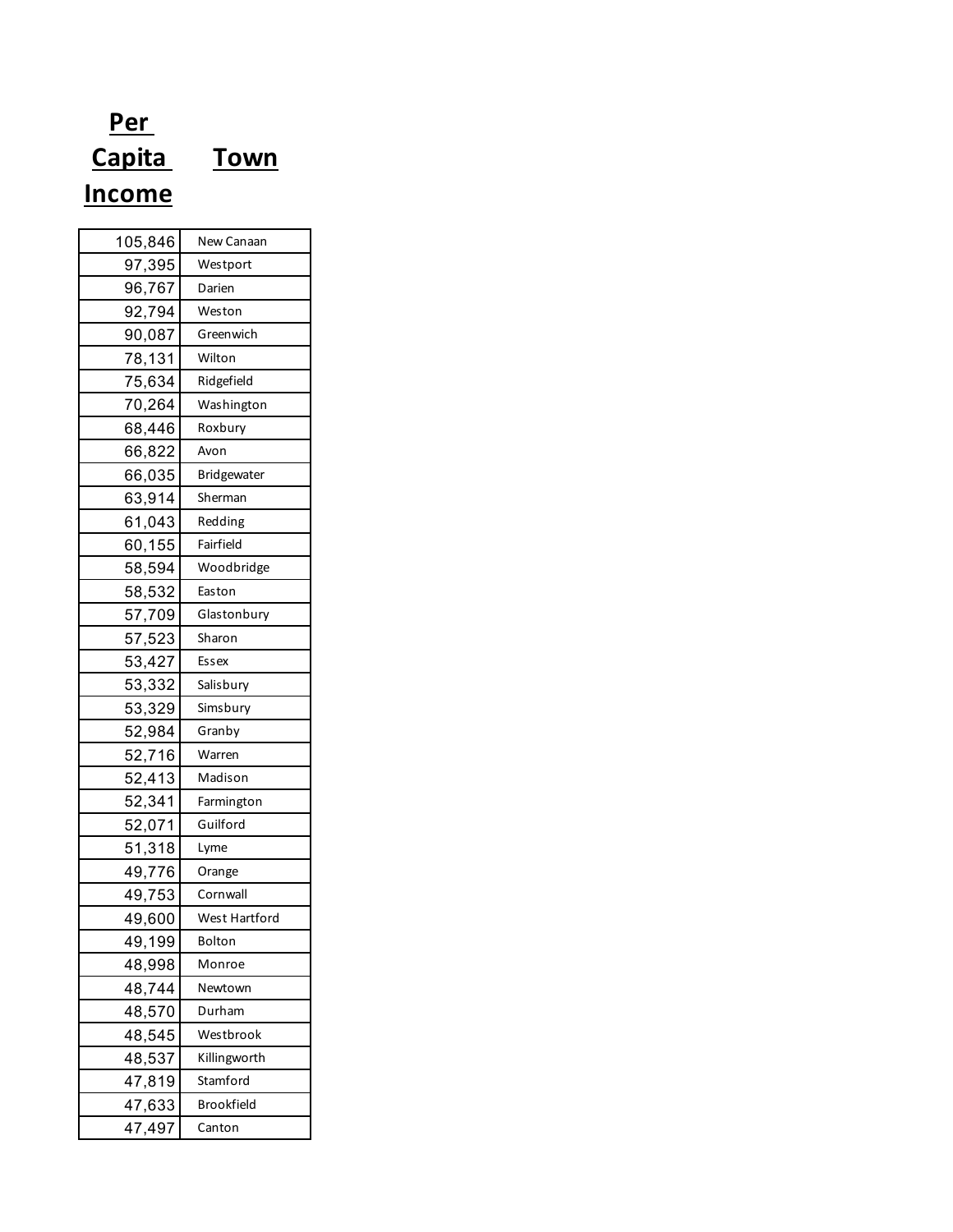| 47,339 | Burlington           |
|--------|----------------------|
| 46,999 | Morris               |
| 46,853 | Woodbury             |
| 46,429 | Old Lyme             |
| 46,119 | Haddam               |
| 46,037 | Trumbull             |
| 45,901 | Tolland              |
| 45,766 | Litchfield           |
| 45,534 | Portland             |
| 45,462 | Norfolk              |
| 45,301 | Harwinton            |
| 45,100 | South Windsor        |
| 44,991 | Marlborough          |
| 44,293 | Old Saybrook         |
| 44,280 | Cheshire             |
| 44,074 | Middlebury           |
| 44,043 | <b>Branford</b>      |
| 43,749 | Stonington           |
| 43,632 | Hebron               |
| 43,622 | <b>New Fairfield</b> |
| 43,570 | Norwalk              |
| 43,569 | <b>Bethel</b>        |
| 43,516 | Bethlehem            |
| 43,369 | Middlefield          |
| 43,323 | Ellington            |
| 43,294 | Deep River           |
| 43,276 | Union                |
| 42,417 | Shelton              |
| 42,397 | Bethany              |
| 42,350 | Southbury            |
| 42,259 | East Hampton         |
| 42,252 | Rocky Hill           |
| 42,222 | Canaan               |
| 41,667 | Salem                |
| 41,661 | North Branford       |
| 41,161 | East Lyme            |
| 41,104 | Suffield             |
| 40,905 | Cromwell             |
| 40,865 | Berlin               |
| 40,730 | Chester              |
| 40,616 | Milford              |
| 40,380 | Pomfret              |
| 40,182 | Andover              |
| 40,156 | <b>Barkhamsted</b>   |
| 39,947 | Columbia             |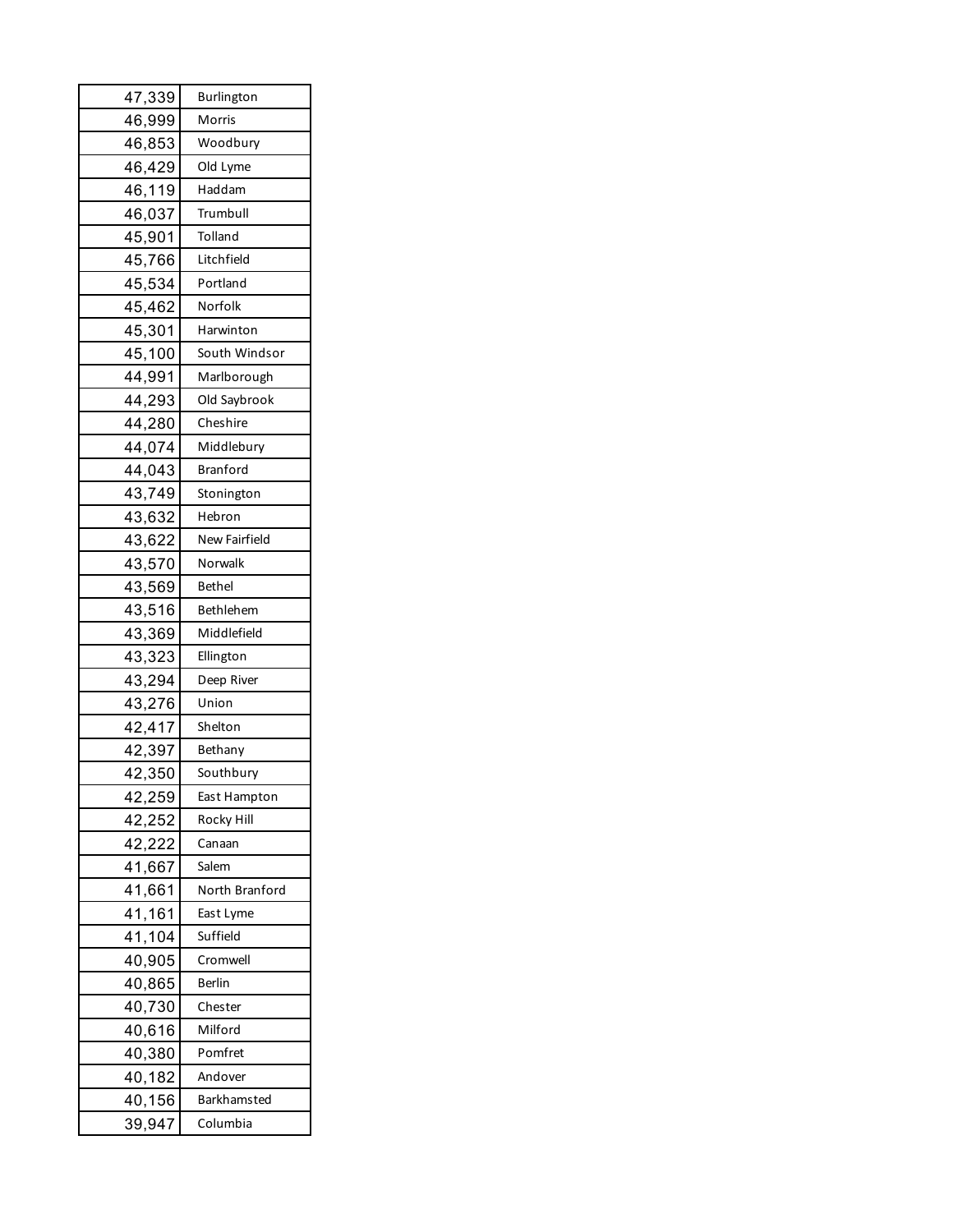| 39,877 | East Haddam          |
|--------|----------------------|
| 39,808 | Southington          |
| 39,552 | Coventry             |
| 39,438 | Oxford               |
| 39,331 | <b>New Milford</b>   |
| 39,229 | Prospect             |
| 39,155 | Bloomfield           |
| 39,151 | Franklin             |
| 39,139 | Ashford              |
| 39,135 | Waterford            |
| 39,089 | Goshen               |
| 38,753 | Wethersfield         |
| 38,599 | Colchester           |
| 38,544 | East Granby          |
| 38,344 | Ledyard              |
| 38,192 | Newington            |
| 38,137 | North Haven          |
| 38,067 | Wallingford          |
| 37,736 | <b>Beacon Falls</b>  |
| 37,031 | Hampton              |
| 36,954 | Clinton              |
| 36,883 | Watertown            |
| 36,787 | Hartland             |
| 36,769 | New Hartford         |
| 36,630 | Willington           |
| 36,322 | Windsor              |
| 35,798 | Lebanon              |
| 35,711 | Lisbon               |
| 35,638 | Groton               |
| 35,502 | Woodstock            |
| 35,011 | Eastford             |
| 34,992 | Middletown           |
| 34,907 | Hamden               |
| 34,778 | Bozrah               |
| 34,623 | East Windsor         |
| 34,468 | Wolcott              |
| 34,467 | Stratford            |
| 34,330 | Colebrook            |
| 34,231 | Preston              |
| 34,035 | <b>Windsor Locks</b> |
| 34,015 | Kent                 |
| 33,917 | Seymour              |
| 33,874 | Vernon               |
| 33,841 | North Stonington     |
| 33,792 | Somers               |